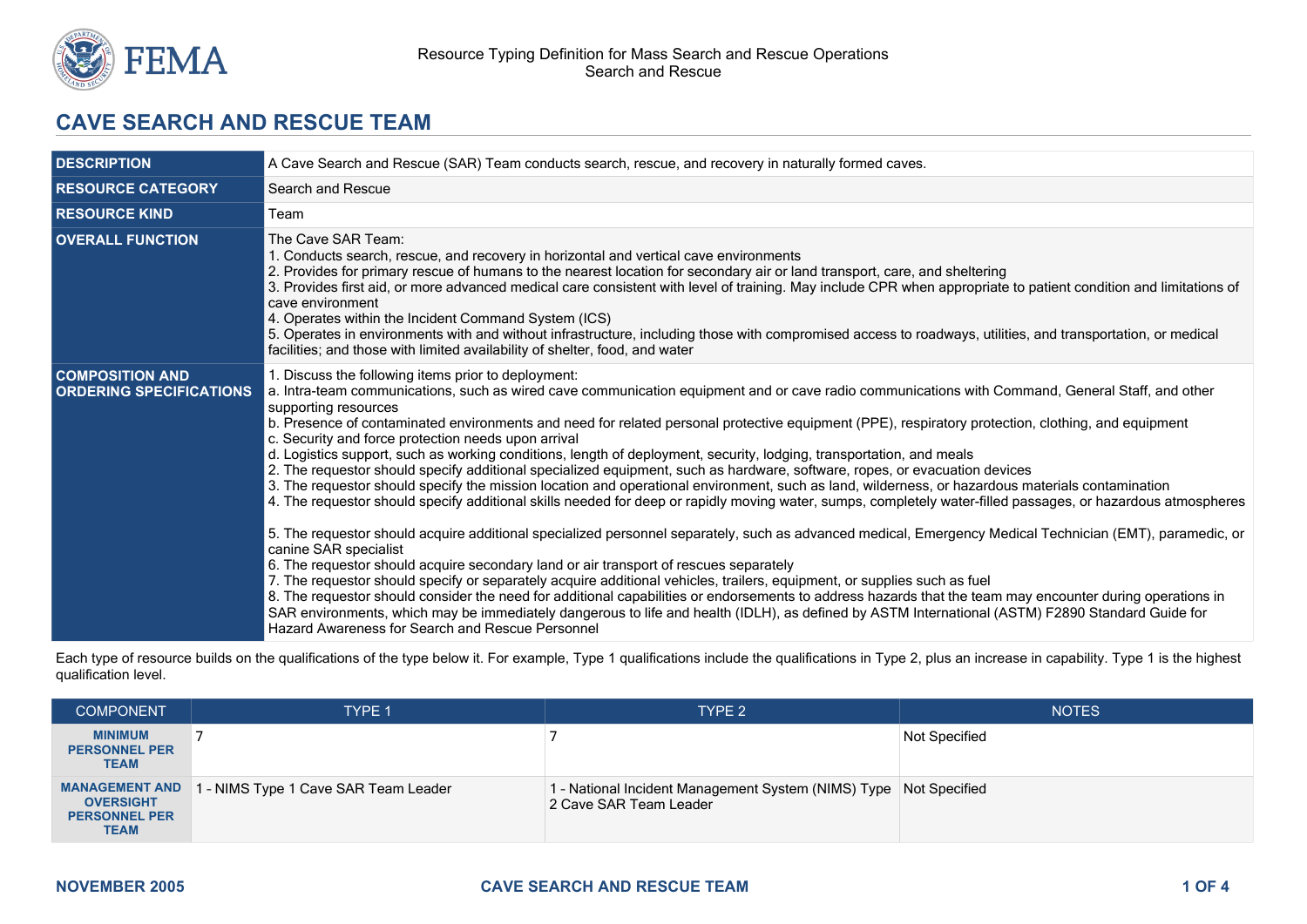

#### Resource Typing Definition for Mass Search and Rescue Operations Search and Rescue

| <b>COMPONENT</b>                                                                                             | TYPE 1                                                                                    | TYPE 2                                                                                                                                                                                                                                                                                                                                                                                                                                                                                                                                                                                                                                                                                                   | <b>NOTES</b>                                                                                                                                                                                                                                                                |
|--------------------------------------------------------------------------------------------------------------|-------------------------------------------------------------------------------------------|----------------------------------------------------------------------------------------------------------------------------------------------------------------------------------------------------------------------------------------------------------------------------------------------------------------------------------------------------------------------------------------------------------------------------------------------------------------------------------------------------------------------------------------------------------------------------------------------------------------------------------------------------------------------------------------------------------|-----------------------------------------------------------------------------------------------------------------------------------------------------------------------------------------------------------------------------------------------------------------------------|
| <b>SUPPORT</b><br><b>PERSONNEL PER</b><br><b>TEAM</b>                                                        | 6 - NIMS Typed Cave SAR Technicians, at least 4 with<br>Type 2 or higher qualifications   | 6 - NIMS Typed Cave SAR Technicians, at least 2 with<br>Type 2 or higher qualifications                                                                                                                                                                                                                                                                                                                                                                                                                                                                                                                                                                                                                  | Providing rapid intervention and logistical support, such<br>as surface operations and communications, may<br>require additional teams.                                                                                                                                     |
| <b>SEARCH AND</b><br><b>RESCUE CAPABILITY</b><br><b>PER TEAM</b>                                             | Same as Type 2, PLUS:<br>Conduct search, rescue, and recovery in caves with<br>swiftwater | Conduct search, rescue, and recovery in horizontal and<br>vertical caves                                                                                                                                                                                                                                                                                                                                                                                                                                                                                                                                                                                                                                 | All teams are capable of working around a cave with a<br>NIMS Type 1 Canine Search Team - Land Live.                                                                                                                                                                        |
| <b>GENERAL</b><br><b>EQUIPMENT PER</b><br><b>TEAM</b>                                                        | Same as Type 2                                                                            | 1. Technical rope rescue equipment<br>2. Additional equipment to respond to simultaneous<br>extraction<br>3. Personnel accountability system for surface and<br>entry<br>4. Base and spike camp<br>5. Patient tie-in system<br>6. Litter wheel<br>7. Patient packaging materials such as vapor barriers<br>and hypothermia protection<br>8. Litter bridles<br>9. Appropriate flotation equipment for extrication<br>10. Evacuation equipment including: at least one<br>flexible plastic conformable stretcher designed for<br>patient extrication through a variety of horizontal and<br>vertical cave passages; and at least one basket litter                                                         | 1.<br>Each team should have equipment necessary<br>for access, search, rescue, and recovery; patient<br>assessment, treatment, and evacuation.<br>2.<br>Most current, commonly used example of a<br>flexible plastic conformable stretcher used in Cave SAR<br>is the SKED. |
| <b>PERSONAL</b><br><b>PROTECTIVE</b><br><b>EQUIPMENT (PPE)</b><br><b>EQUIPMENT PER</b><br><b>TEAM MEMBER</b> | Same as Type 2, PLUS:<br>Personal flotation device, wetsuit or drysuit as<br>appropriate  | Minimum PPE consistent with this resource's<br>capabilities and needs, including:<br>1. Footwear, underwear, and outerwear suited to the<br>particular cave environment<br>2. Commercially Sewn seat harness<br>3. Personal descending and ascending equipment with<br>2 points of attachment above the waist<br>4. Helmet (with 3- or 4-point chinstrap suspension<br>system)<br>5. Gloves with leather palms or heavy duty synthetic<br>6. 3 - Independent sources of light, each capable of<br>exiting the cave; 2 of which are helmet-mountable<br>7. Batteries (carbide if appropriate)<br>8. Quantity of water appropriate for the conditions<br>9. Knife/multi-tool<br>10. Personal first aid kit | National Fire Protection Association (NFPA) 1983:<br>Standard on Life Safety Rope and Equipment for<br>Emergency Services (2017) addresses PPE.                                                                                                                             |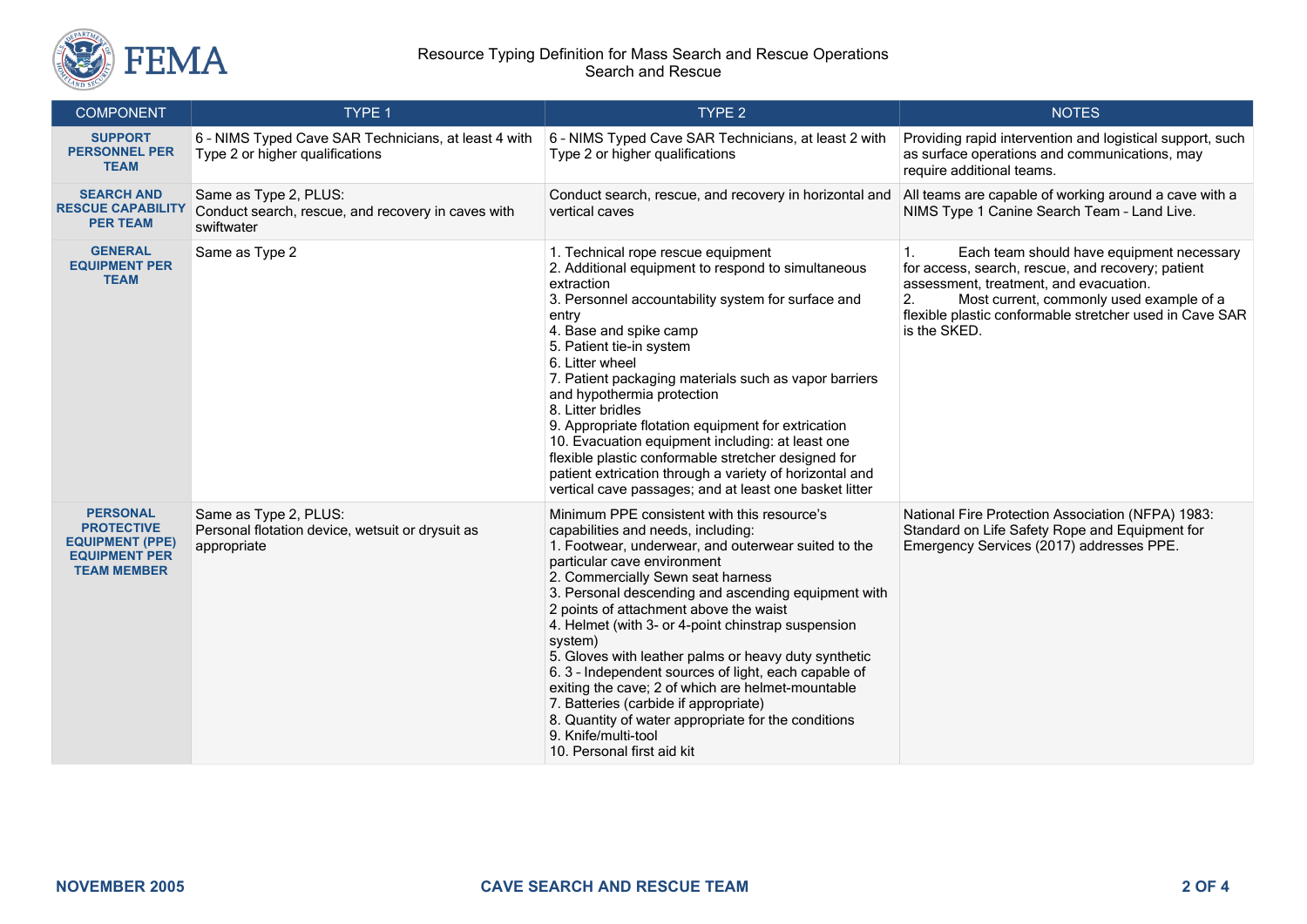

#### Resource Typing Definition for Mass Search and Rescue Operations Search and Rescue

| <b>COMPONENT</b>                                             | TYPF <sub>1</sub> | TYPE 2                                                                                                                                                                                                                                                                                                                                                                                         | <b>NOTES</b>                                                                                                                                                                                                                                                     |
|--------------------------------------------------------------|-------------------|------------------------------------------------------------------------------------------------------------------------------------------------------------------------------------------------------------------------------------------------------------------------------------------------------------------------------------------------------------------------------------------------|------------------------------------------------------------------------------------------------------------------------------------------------------------------------------------------------------------------------------------------------------------------|
| <b>COMMUNICATIONS</b><br><b>EQUIPMENT PER</b><br><b>TEAM</b> | Same as Type 2    | 1. Wired communications suitable to in-cave<br>operations, and/or radio systems built for or specially<br>adapted to caves<br>2. Equipment to patch wired systems into wireless<br>systems for command interface<br>3. Personal communication devices (such as radios<br>and/or cell phones) for above ground communication<br>4. GPS units to assist in location of above ground<br>locations | 1. Intra-team and inter-team communications are<br>consistent with National Interoperability Field<br>Operations Guide (NIFOG).<br>2. Consider alternate forms of communication, such as<br>satellite phones, based on the mission assignment and<br>team needs. |
| <b>TRANSPORTATION</b><br><b>EQUIPMENT PER</b><br>TEAM        | Same as Type 2    | 2 - Vehicle                                                                                                                                                                                                                                                                                                                                                                                    | Not Specified                                                                                                                                                                                                                                                    |